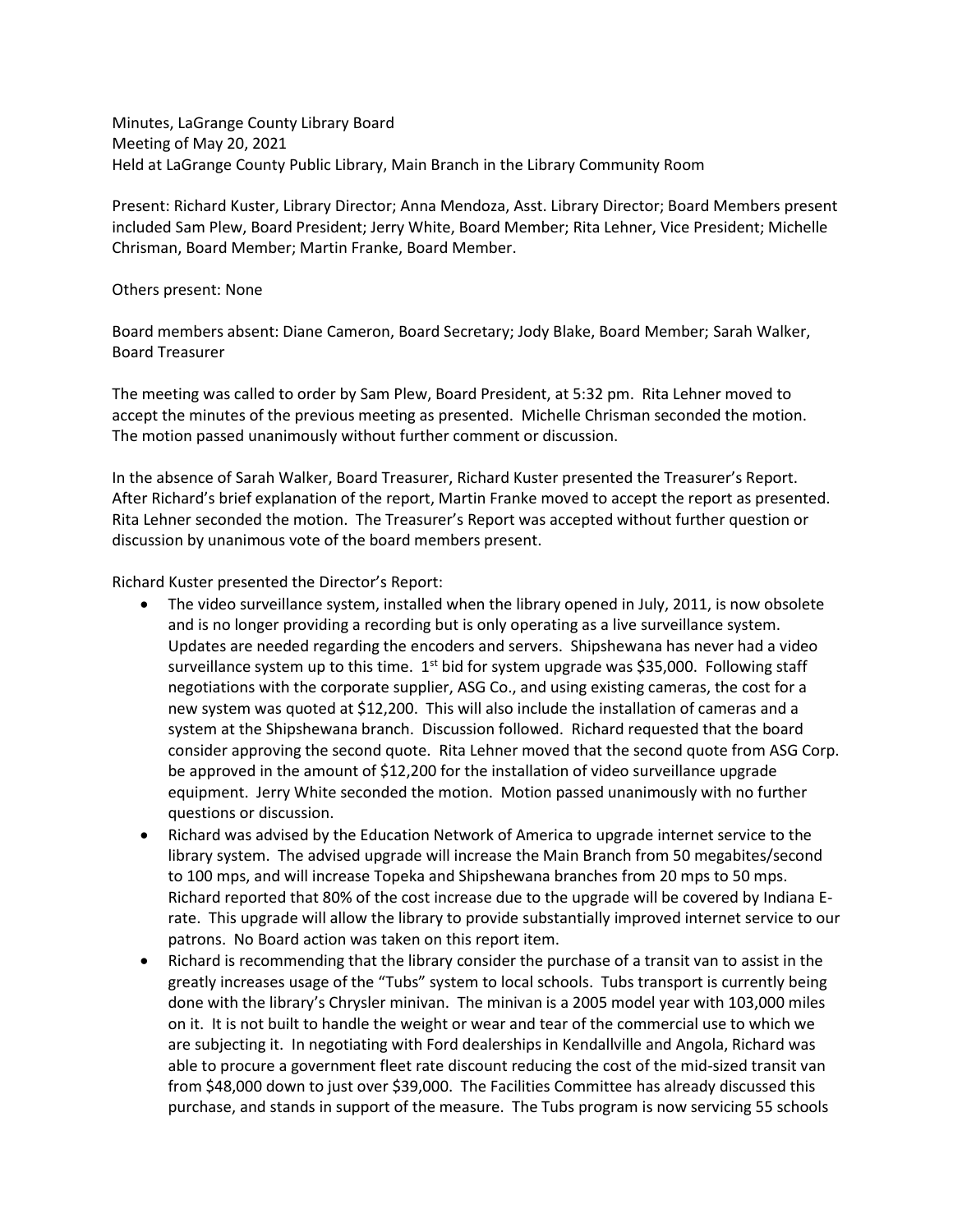in LaGrange County. Richard proposes to pay for the van from the Rainy Day Fund. He also requested permission to order the van in red for higher visibility and safety when moving the van in areas in close proximity to schools. Martin Franke moved to approve the purchase of the van at a rate not to exceed \$40,000. Rita Lehner seconded the motion, which then passed with no further questions or discussion by unanimous vote of the Board. Following the approval of this measure, further discussion was held centered on the application of a logo, either in the form of decals or magnetized signage, to the van. Sam directed library staff to look into the matter and report back to the Board.

- Richard reported plans to resume bookmobile service, which has been suspended in the last year due to the COVID-19 pandemic. Bookmobile service will be resumed starting Monday, June 7, 2021. There was some discussion about discontinuing the evening stop in Stroh for lack of patron use of this service at this location. Jerry White moved that bookmobile service be resumed, but that evening service (after 5:00 pm) be discontinued. Michelle Chrisman seconded this motion, which passed unanimously without further questions or discussions from the Board.
- Richard reported that he had received a quote for concrete repair to the Shipshewana branch library sidewalk last fall for \$4860. The quote was not received in time to complete the repair before winter weather set in. He has since received two additional quotes for the same work at
- \$3105 and \$3160. Richard's communication with the contractor with the low bid of \$3105 was quite satisfactory and he recommended accepting this quote. Jerry White moved that the Board accept the quote from R&M Concrete, a local firm, in the amount of \$3105 for concrete repair to the Shipshewana Branch sidewalk. Michelle Chrisman seconded the motion, which passed by unanimous vote of the Board without further discussion or question.
- Richard reported on progress being made by himself, Anna and the library staff in adopting Collection HQ for collections management. The system will monitor collection use, and will recommend removal from the collection of items that experience 4 years of inactivity. Sam Plew suggested that items so removed be considered for use in the school Tubs program. Anna commented that this is already being done, and plans are to continue this practice. Richard commented that there are many items on the shelves that have not been checked out since 2009. This is probably misleading, as the current check-out system was initiated in 2009 (when the LLPL joined the statewide Evergreen system), and many of these items may be "ghost records" of books and materials that the library no longer even possesses. A physical inventory is needed to correct this situation.
- COVID-19 practices now being followed:
	- 1. Masks recommended, not required for staff and patrons
	- 2. Computer keyboard covers still being used
	- 3. Sneeze guards have been left in place at circulation desks
	- 4. Material wipedowns and 24 hr quarantine on returned items are still being practiced
- According to the 2020 Census, LaGrange County has now surpassed a population of slightly over 40,000 inhabitants. This may require the library system to upgrade to Class A status. This will require the library to be open a minimum of 55 hours per week, and observe weekend and evening hours. Branches are to now open on Saturday mornings from 9 am to noon, and will close on Mondays. They will be open Tuesday through Friday 11 am to 5 pm daily.
- Statistical Report: Library is having difficulty maintaining adequate staff to remain fully operational. 18 staff currently on the payroll. There was an extended discussion by Board members regarding the labor shortage, the staff payscale, and related topics. Jerry questioned circulation numbers, particularly Shipshewana and Topeka book circulation.